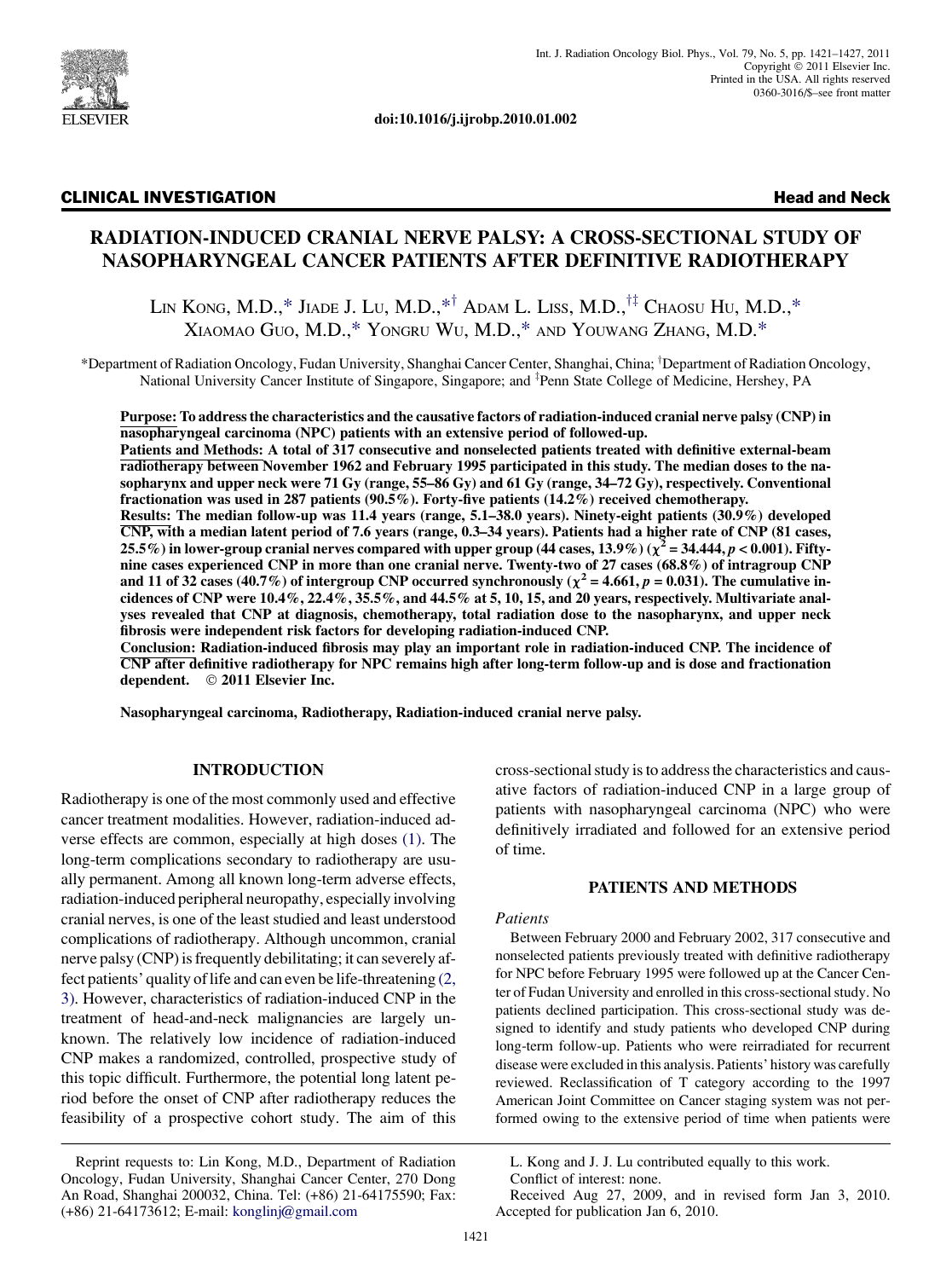treated. The nodal classification in some patients was based on physical examination. Table 1 summarizes the patient characteristics.

#### Treatment methods

All patients received definitive external-beam radiotherapy with either <sup>60</sup>Co or megavoltage linear accelerators between November 1962 and February 1995. The standard definitive doses to the primary tumor and lymph nodes were 70 Gy and 66 Gy, respectively, with conventional fractionation. Any residual lesion in either the nasopharynx or neck received a boost dose. The institutional treatment techniques used for patients in the study have evolved during the past 3 decades. Two main techniques (Techniques A and B) of external-beam radiotherapy were used for definitive treatment of localized NPC.

The treatment technique for Technique A has been described in detail previously [\(4\).](#page-5-0) Briefly, it is divided into two phases. In the initial phase, the skull base, nasopharynx, and upper neck were treated en bloc by two lateral-opposing faciocervical portals to 36–40 Gy, whereas the lower neck was treated with a separate upper portal with midline shield and subclavicular lung shields. In the second phase, the skull base and nasopharynx were irradiated by a threefield arrangement (two lateral fields and one upper facial field) to avoid excessive irradiation to the spinal cord, with an enlarging upper beam used to cover the whole neck. The midline structures and the lung apices were shielded from the upper cervical portal as in phase one. The radiotherapy of Technique B used the same three fields as in part two of Technique A to radically dose the skull base and nasopharynx, whereas the entire neck was treated separately by a large neck field. Two hundred fifty-five patients (80.4%) were treated with Technique B, and 62 patients (19.6%) were treated with Technique A.

The median doses to the nasopharynx and upper neck were 71 Gy (range, 55–86 Gy) and 61 Gy (range, 34–72 Gy), respectively. Conventional fractionation radiotherapy was used for 287 patients (90.5%), whereas hyperfractionation radiation or later-course accelerated hyperfractionation radiation was used for 30 patients (9.5%). High-dose-rate brachytherapy with  $^{192}$ Ir was used in 24 patients, either as part of definitive treatment or as a boost for residual disease in the nasopharynx. Forty-five patients (14.2%) also received chemotherapy with various regimens.

#### Diagnosis of cranial nerve palsy

The criteria for diagnosis of CNP were previously described by Lin et al. [\(2\)](#page-5-0). Briefly, a diagnosis of radiation-induced CNP was based on the patient's detailed history and physical examination. The possibility of recurrence-induced CNP was ruled out using MRI or CT scans and nasopharyngoscopy, as well as biopsy if necessary before the diagnosis of radiation-induced CNP could be made. Additionally, careful follow-up for at least 12 months was required before the diagnosis of radiation-induced CNP was made. For purposes of analysis, cranial nerves were divided into upper cranial nerves (II–VI) and lower cranial nerves (IX–XII), as described by Chang et al. [\(5\).](#page-5-0) Because of its anatomic position, cranial nerve VII was not included in either upper or lower group of cranial nerves and was analyzed separately. The vestibulocochlear nerve (VIII) was not included in this analysis because hearing difficulty is frequently associated with many other pathologies of the auditory system, including aging. According to the 1995 LENT-SOMA (Late Effects of Normal Tissue – Subjective, Objective, Manage-ment and Analytic) criteria [\(6\)](#page-5-0), the incidence of Grade  $\geq$  2 newly developed CNP was recorded for each nerve.

| Table 1. I allent characteristics |                  |      |  |  |
|-----------------------------------|------------------|------|--|--|
| Characteristic                    | $\boldsymbol{n}$ | %    |  |  |
| Gender                            |                  |      |  |  |
| Male                              | 212              | 66.9 |  |  |
| Female                            | 105              | 33.1 |  |  |
| Age $(y)$                         |                  |      |  |  |
| $\leq 50$                         | 254              | 80.1 |  |  |
| >50                               | 63               | 19.9 |  |  |
| N classification                  |                  |      |  |  |
| N <sub>0</sub>                    | 90               | 28.4 |  |  |
| $N1-3$                            | 227              | 71.6 |  |  |
| Chemotherapy                      |                  |      |  |  |
| Yes                               | 45               | 14.2 |  |  |
| No                                | 272              | 85.8 |  |  |
| Radiation technique               |                  |      |  |  |
| Technique A                       | 62               | 19.6 |  |  |
| Technique B                       | 255              | 80.4 |  |  |
| Total dose to nasopharynx (Gy)    |                  |      |  |  |
| $\leq 70$                         | 139              | 43.8 |  |  |
| >70                               | 178              | 56.2 |  |  |
| Fractionation                     |                  |      |  |  |
| Conventional                      | 287              | 90.5 |  |  |
| Hyperfractionated                 | 30               | 9.5  |  |  |
| Brachytherapy                     |                  |      |  |  |
| Yes                               | 24               | 7.6  |  |  |
| No                                | 293              | 92.4 |  |  |
| Total dose to neck (Gy)           |                  |      |  |  |
| $\leq 60$                         | 146              | 46.1 |  |  |
| >60                               | 171              | 53.9 |  |  |

Table 1. Patient characteristics

#### **Statistics**

Cumulative risk of all radiation-induced CNP from the date of initial radiotherapy was estimated by the Kaplan-Meier method. Differences in cumulative risk between groups were based on the log–rank test. The Cox proportional hazards regression model was utilized to estimate the relative risk (RR) of the development of CNP. All reported  $p$  values are two-sided and considered statistically significant if <0.05.

#### RESULTS

The median follow-up for all 317 patients was 11.4 years (range, 5.1–38.0 years). One hundred fifteen patients (36.3%), 137 (43.2%), and 65 (20.5%) were observed for 5–10 years, 10–20 years, and >20 years, respectively.

## Characteristics of cranial nerve palsy

Ninety-eight of 317 patients (30.9%) experienced radiation-induced CNP during follow-up. One case of cranial nerve VII symptom that occurred at 18 months after completion but recovered spontaneously within 3 months was not included as a CNP case. Patients had a higher rate of lower CNP (81 cases, 25.5%) than upper CNP (44 cases, 13.9%)  $(\chi^2 = 34.444, p < 0.001)$ . The median time to the development of CNP after radiation was 7.6 years (range, 0.3–34 years), 8.0 years (range, 0.3–26 years), and 7.9 years (range, 0.5–34 years) for the whole, upper, and lower groups, respectively. The average annual rates of developing CNP were 2.2%, 1.0%, and 1.8% for the whole, upper, and lower groups, respectively. The cumulative incidences of CNP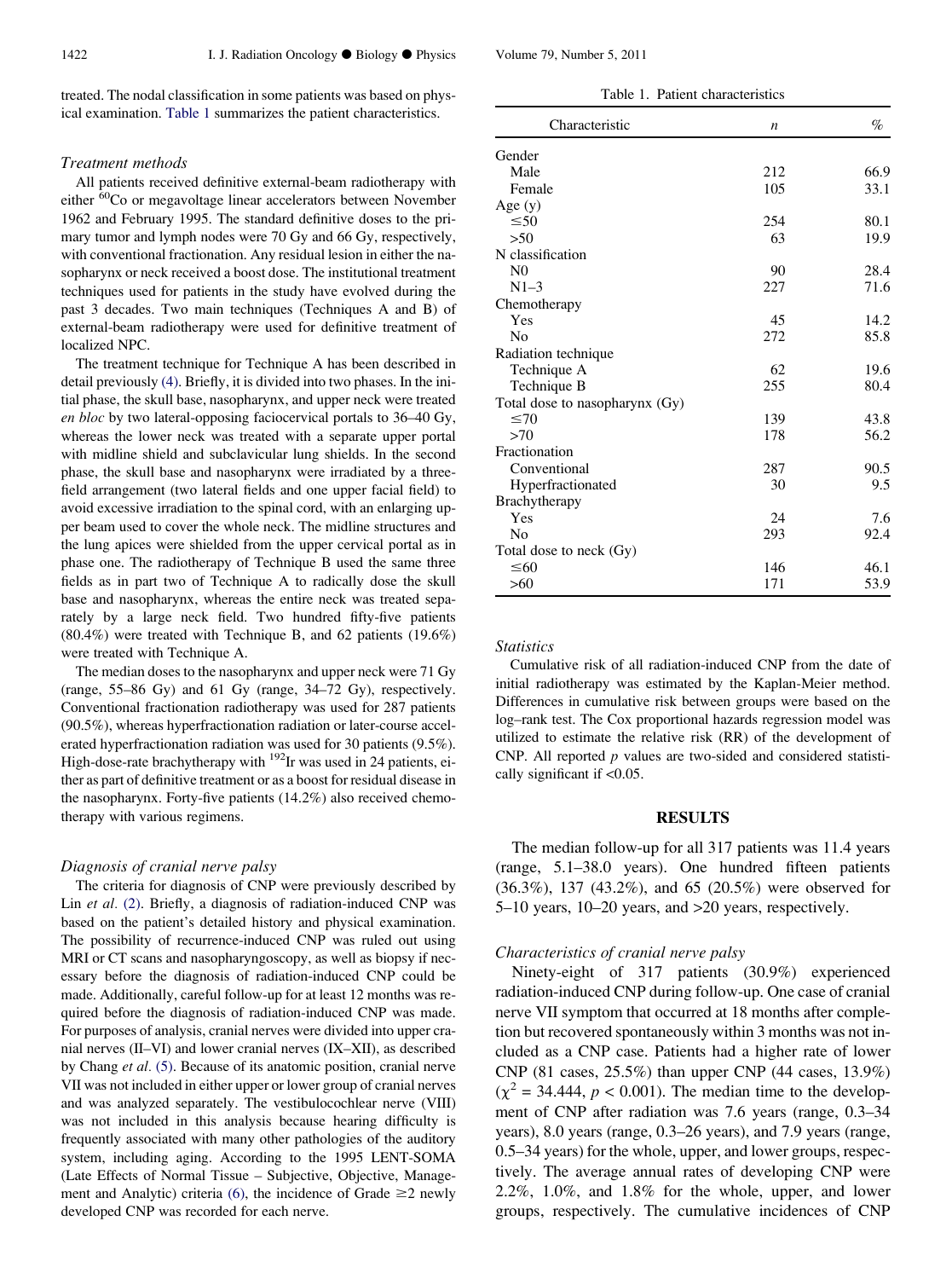were 10.4%, 22.4%, 35.5%, and 44.5% at 5, 10, 15, and 20 years, respectively (Fig. 1). The results demonstrate that among all patients who developed CNP, approximately 10% of patients developed CNP during every 5 years of follow-up. The cumulative incidences of lower CNP were 5.7%, 17.4%, 27.1%, and 37.3% at 5, 10, 15, and 20 years, respectively; and those of the upper CNP were 5.4%, 10.1%, 17.4%, and 19.4% at 5, 10, 15, and 20 years, respectively.

Fifty-nine patients experienced CNP in more than one nerve: 27 patients developed symptoms in both upper and lower cranial nerve groups (intergroup), and 32 patients developed symptoms in more than one cranial nerve in either group (intragroup). For patients with involvement of two or more nerves, multiple CNPs occurring within 6 months of each other were defined as synchronous CNP. Twenty-two patients (68.8%) with intragroup CNP had multiple CNPs that occurred synchronously, whereas 11 patients (40.7%) with intergroup CNP had multiple CNPs that occurred synchronously,  $(\chi^2 = 4.661, p = 0.031)$ . No CNP was observed in cranial nerve VII except for the one case that occurred at 18 months after radiotherapy but spontaneously resolved within 3 months, as mentioned above.

#### Significant causative factors

The severity of fibrosis in the upper neck of each patient was graded at the time of follow-up according to LENT-SOMA criteria [\(6\)](#page-5-0). Fifty-four (17%) patients presented with severe fibrosis (Grade 3 or 4) in the upper neck. These patients had a 26.1% 5-year cumulative incidence and a 46.0% 10-year cumulative incidence of CNP, compared with 7.2% and 17.3%, respectively, in patients with Grade 0–2 fibrosis (Fig. 2) ( $p < 0.001$ ). Severe neck fibrosis was associated with an approximately two-fold risk of developing CNP as compared with patients with Grade 0–2 fibrosis (RR = 1.807; 95% confidence interval, 1.440–2.266;  $p < 0.001$ ) ([Table 2](#page-3-0)).

Multivariate analyses revealed that CNP at diagnosis, chemotherapy, total radiation dose to the nasopharynx, and upper neck fibrosis were independent risk factors for developing radiation-induced CNP ([Table 2](#page-3-0)). Subgroup analysis revealed that CNP at diagnosis and fractionation dose were independent risk factors for developing radiationinduced CNP in the upper cranial nerve group ([Table 3\)](#page-3-0). Radiation technique, total dose to the nasopharynx, and upper neck fibrosis were independent risk factors for developing radiation-induced CNP in the lower group [\(Table 4\)](#page-3-0).

### DISCUSSION

Cranial nerve palsy after definitive radiotherapy for NPC is rare and has an extended latent period. Because of its prolonged course and rarity, little is known about its characteristics. This cross-sectional study is the first of its kind to analyze the characteristics and causative factors of CNP in a large patient population with extended follow-up. Multivariate analyses revealed that muscle fibrosis of the neck, total



Fig. 1. Actual incidences of cranial nerve palsy.

radiation dose to the nasopharynx, hyperfractionation technique, use of chemotherapy, and CNP at diagnosis are significant risk factors for developing CNP after radiotherapy. Specifically, symptomatic CNP at the time of diagnosis and dose of radiation to the primary disease were significantly associated with the development of CNP in cranial nerves II–VI; and radiation technique (thus higher neck dose due to potential overlap of the superior/inferior fields), total dose to the primary disease, and upper neck fibrosis were significantly associated with radiation-induced CNP in cranial nerves IX–XII.

As treatment outcomes improve, long-term side effects are expected to be seen more frequently, especially with conventional radiotherapy techniques. We consider this study design and results important because a large number of patients with long-term follow-up were accrued, which allowed for analyses of factors related to the development of this rare side effect. The factors associated with the development of CNP can



Fig. 2. Cumulative incidence of radiation-induced cranial nerve palsy in patients with G0–2 or G3–4 fibrosis.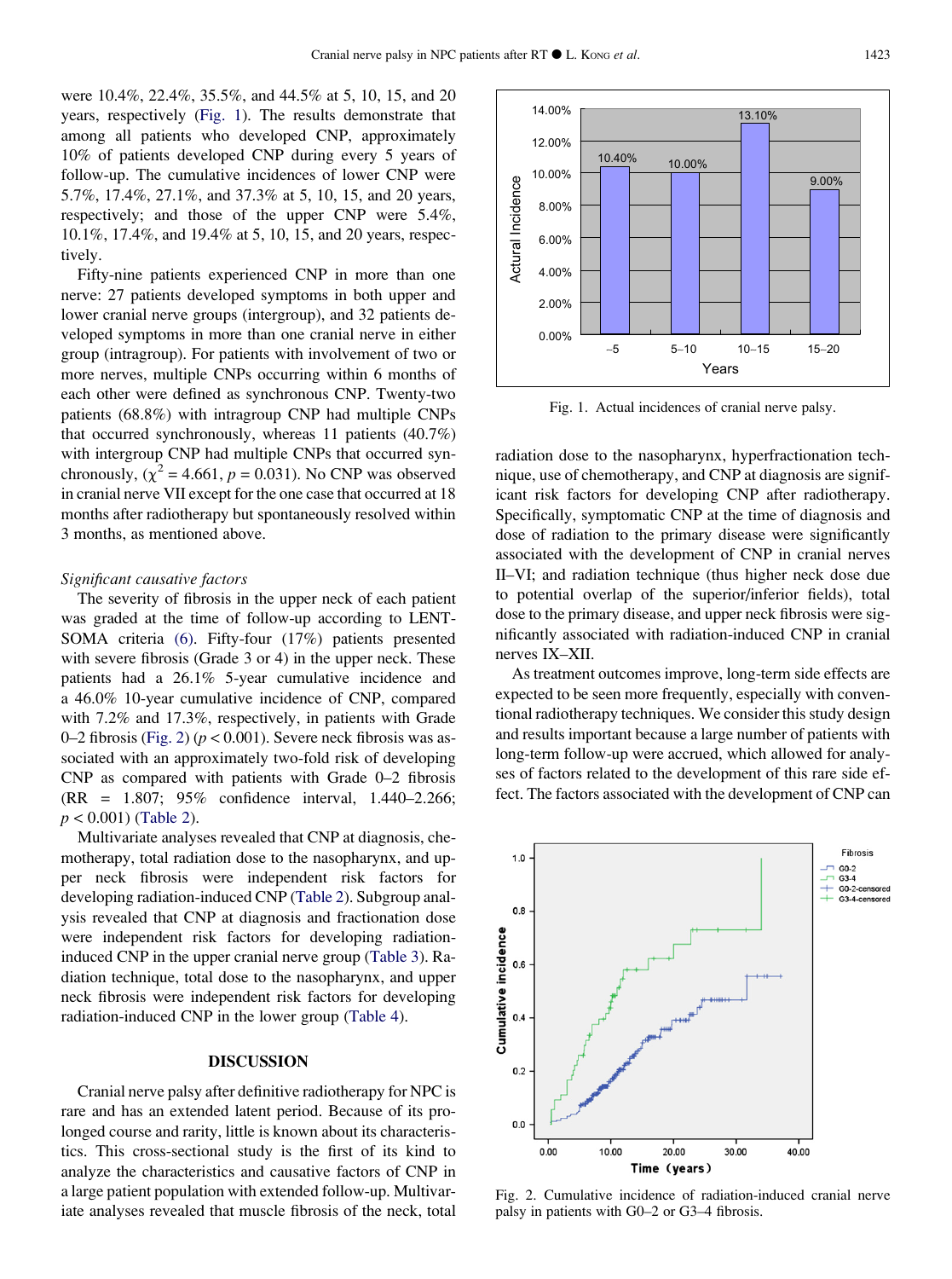<span id="page-3-0"></span>Table 2. P values from log–rank test and Cox model for CNP

|                              |                        | Cox model |                 |          |
|------------------------------|------------------------|-----------|-----------------|----------|
| Factor                       | Log-rank<br>test $(p)$ | RR        | 95% CI          | p        |
| Gender                       | 0.517                  | 0.945     | $0.610 - 1.463$ | 0.799    |
| Age                          | 0.267                  | 0.540     | 0.286-1.018     | 0.057    |
| CNP at diagnosis             | 0.018                  | 2.093     | 1.138-3.850     | $0.018*$ |
| N classification             | 0.280                  | 1.378     | 0.768-2.471     | 0.283    |
| Chemotherapy                 | 0.142                  | 1.422     | 1.056-1.914     | $0.021*$ |
| Radiation technique          | 0.310                  | 1.798     | 0.888-3.639     | 0.103    |
| Total dose to<br>nasopharynx | 0.012                  | 1.961     | 1.187-3.238     | $0.009*$ |
| Brachytherapy                | 0.426                  | 1.117     | $0.394 - 3.170$ | 0.835    |
| Fractionation dose           | 0.248                  | 1.989     | 0.922-4.292     | 0.080    |
| Total dose to neck           | 0.784                  | 0.805     | $0.465 - 1.394$ | 0.440    |
| Neck fibrosis                | 0.000                  | 1.807     | 1.440-2.266     | $0.000*$ |

Abbreviations:  $CNP = \text{cranial nerve plays; RR} = \text{relative risk};$ CI = confidence interval.

\* Statistically significant  $(p < 0.05)$ 

be used to distinguish tumor recurrence from treatmentinduced neurologic sequelae.

Our results indicate that neck muscle fibrosis is a significantly associated with the development of CNP after definitive radiotherapy for NPC ( $p < 0.001$ ), especially in the nerves that course through the neck muscles, and may be a causative factor for CNP. Patients with severe fibrosis in the upper neck (Grade 3–4) had an approximately two-fold greater risk of developing CNP ( $RR = 1.807$ ) compared with those with Grade 0–2 fibrosis. A number of smaller studies have reported that fibrosis may be an important factor in the development of radiation-induced CNP and another type of radiation-induced peripheral neuropathy, brachial plexopathy [\(2, 7–10\)](#page-5-0). The relationship of brachial plexopathy and fibrosis was demonstrated by an autopsy series of 2 patients with breast cancer who were suffering from brachial plexopathy after postoperative radiation. In that report, Stoll and Andrews[\(8\)](#page-5-0) found marked fibrosis surrounding the nerve trunk, with fibrous infiltration and replacement of nerve

Table 3. P values from log–rank test and Cox model for upper CNP

|                              | Log-rank<br>test $(p)$ | Cox model |                 |          |
|------------------------------|------------------------|-----------|-----------------|----------|
| Factor                       |                        | <b>RR</b> | 95% CI          | p        |
| Gender                       | 0.172                  | 0.723     | $0.356 - 1.467$ | 0.369    |
| Age                          | 0.966                  | 0.993     | $0.428 - 2.301$ | 0.987    |
| CNP at diagnosis             | 0.000                  | 3.612     | 1.675-7.786     | $0.001*$ |
| N classification             | 0.652                  | 1.717     | $0.742 - 3.973$ | 0.207    |
| Chemotherapy                 | 0.249                  | 1.362     | $0.891 - 2.083$ | 0.153    |
| Radiation technique          | 0.579                  | 0.905     | $0.354 - 2.314$ | 0.834    |
| Total dose<br>to nasopharynx | 0.788                  | 1.099     | $0.536 - 2.255$ | 0.796    |
| <b>Brachytherapy</b>         | 0.265                  | 2.308     | 0.779-6.840     | 0.131    |
| Fractionation dose           | 0.087                  | 2.912     | 1.072-7.913     | $0.036*$ |
| Total dose<br>to neck        | 0.562                  | 0.658     | $0.287 - 1.509$ | 0.323    |

Abbreviations as in Table 2.

\* Statistically significant ( $p < 0.05$ ).

Table 4. P value from log–rank test and Cox model for lower CNP

|                              | Log-rank<br>test $(p)$ | Cox model |                 |          |
|------------------------------|------------------------|-----------|-----------------|----------|
| Factor                       |                        | <b>RR</b> | 95% CI          | p        |
| Gender                       | 0.884                  | 0.908     | $0.566 - 1.457$ | 0.690    |
| Age                          | 0.711                  | 0.621     | $0.316 - 1.220$ | 0.167    |
| CNP at diagnosis             | 0.959                  | 1.019     | $0.453 - 2.296$ | 0.963    |
| N classification             | 0.609                  | 1.019     | $0.535 - 1.943$ | 0.954    |
| Chemotherapy                 | 0.254                  | 1.388     | $0.993 - 1.942$ | 0.055    |
| Radiation technique          | 0.049                  | 3.400     | 1.324-8.734     | $0.011*$ |
| Total dose to<br>nasopharynx | 0.000                  | 3.088     | 1.730-5.513     | $0.000*$ |
| Brachytherapy                | 0.399                  | 0.755     | $0.231 - 2.473$ | 0.643    |
| <b>Fractionation dose</b>    | 0.204                  | 2.071     | $0.902 - 4.751$ | 0.086    |
| Total dose to neck           | 0.343                  | 0.970     | $0.522 - 1.801$ | 0.922    |
| Neck fibrosis                | 0.000                  | 1.938     | 1.521-2.470     | $0.000*$ |

Abbreviations as in Table 2.

\* Statistically significant ( $p < 0.05$ )

fibers. Results from other studies demonstrated fibrosis surrounding the brachial plexus on MRI [\(9, 10\)](#page-5-0). With regard to CNP, Lin et al. [\(2\)](#page-5-0) found that 12 of 19 patients with radiation-induced lower CNP had marked neck fibrosis. Our study, in conjunction with results from the aforementioned reports, reveals that direct nerve damage by radiotherapy may not be the only causative factor for CNP at therapeutic dose for NPC. Rather, muscle fibrosis secondary to radiotherapy may be a more important factor leading to radiation-induced CNP. The courses of the cranial nerves in the lower group are surrounded by neck muscles. When these muscles become fibrotic because of radiotherapy, we can conjecture that the nerves may become entrapped or otherwise damaged by fibrosis. Additionally, fibrosis may lead to injury of vessels supplying the nerves. Our results demonstrate the importance of avoiding excess radiation to muscle and soft tissue.

Total radiation dose to the nasopharynx over 70 Gy was an important risk factor for CNP in our study (RR = 1.961,  $p =$ 0.009). Specifically, the total dose of radiation to the lower, but not upper, cranial nerves was identified as a significant prognostic factor leading to the development of CNP (RR  $= 3.088$ ,  $p < 0.001$ ). This gives additional support to the idea that radiation dose of approximately 70 Gy alone may be safe for the nerves, but the dose may lead to muscle fibrosis, which in turn leads to CNP. Both upper and lower cranial nerves, at least part of them, usually receive a similar radiation dose in conventional radiation. However, the nerves of the lower group were more likely to develop CNP. Additional evidence of total radiation dose affecting lower cranial nerves is seen in a study by Teo  $et$  al.  $(11, 12)$ . They report that radiation-induced cranial nerve IX–XII palsy occurred almost exclusively on the side of parapharyngeal tumor infiltration that required boosting. In a study by King et al. [\(3\),](#page-5-0) 6 of the 7 patients who required a boost dose of radiation to the parapharyngeal region developed hypoglossal nerve palsy on the boosted side. In analysis of another model of radiation-induced peripheral neuropathy, several reports showed that the occurrence of brachial plexopathy was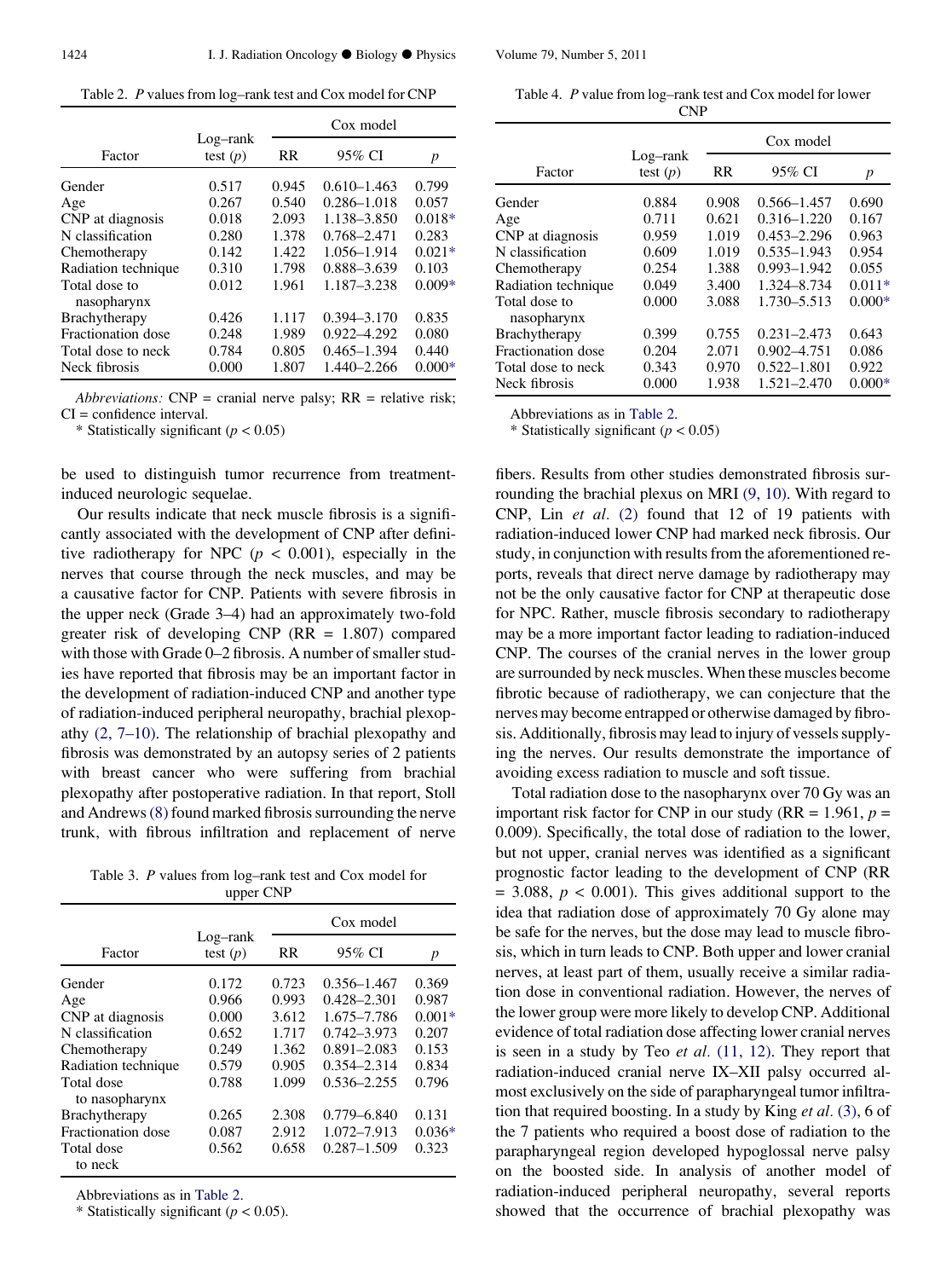highly dose  $(3, 11-13)$  and fractionation  $(7, 8, 14-16)$ dependent. Gałecki et al. [\(16\)](#page-5-0) reviewed the published literature and found that the use of doses per fraction in the range from 2.2 Gy to 4.58 Gy, with total doses between 43.5 Gy and 60 Gy, caused a significant risk of brachial plexus injury, which ranged from 1.7% up to 73%. The risk of radiationinduced brachial plexopathy was smaller than 1% using regimens with doses per fraction between 2.2 Gy and 2.5 Gy with total doses between 34 Gy and 40 Gy.

Hyperfractionated or late-course accelerated hyperfractionated radiotherapy was used for 30 cases in our study and was found to be a significant risk factor for only upper CNP  $(RR = 1.6, p = 0.008)$ . A possible hypothesis of CNP after hyperfractionated irradiation is that higher total daily dose is an important factor in damage to cranial nerves. Because multivariate analysis demonstrated that only upper nerve palsy was significantly affected by hyperfractionated irradiation, we postulate that the lower nerves were so significantly affected by muscle fibrosis that fractionation was not found to be significant. In the study by Teo et al.  $(11)$ , a tendency was reported for higher incidence of radiation-induced lower CNP in patients treated with accelerated-hyperfractionated irradiation compared with those treated using conventional fractionation (13.0% vs. 8.7%) during 59.2 months' median follow-up. In that study, neck fibrosis was observed in only 1 and 2 patients in each arm. This finding supports our hypothesis, in that neck fibrosis and hyperfractionation were interlaced factors for CNP in the lower group. Results from our study and the study reported by Teo et al. indicate that a twice-daily regimen (such as acceleratedhyperfractionated radiation) is an aggravating factor for radiation-induced CNP.

Our results indicate that radiation technique is a pertinent factor for radiation-induced lower CNP (RR = 3.4,  $p = 0.011$ ). Because of the potential interfraction field overlap of the superior and inferior fields in Technique B, the dose received by the carotid space, where some of the lower cranial nerves pass, could be higher. This finding supports the proposed hypothesis that radiation dose is an important risk factor for the development of CNP. The possible dose increment may also contribute to muscle fibrosis. A retrospective dose calculation using isocentric recalculation revealed that the fractional dose to the carotid space region reached 2.3 Gy when the prescribed dose to the midplane at the level of nasopharynx was 2 Gy. Therefore, patients treated with Technique B received higher total and fractional doses than those treated by Technique A. No difference was expected in the upper group CNP according to radiation technique, because dose fractionation to the cavernous sinus is similar in both techniques. Johansson et al. [\(7, 14\)](#page-5-0) also highlighted hot spots from overlapping fields as a major risk factor for radiation-induced brachial plexopathy in breast cancer.

In addition to radiation dose and fractionation dose, the field of radiation, especially that to the primary regions, is of importance. Sizes of radiation field are associated with both treatment techniques (e.g., Technique A or B) and presenting T category of the disease. Ideally, the T category as well as the field volume of all cases in the series could be retrieved and analyzed as two prognostic factors. However, because the patients included in our cross-sectional study were accrued over a long period (many of the patients were treated in the pre-CT era), redelineation of the tumor volume or restaging using the updated American Joint Committee on Cancer staging system was not feasible. Cranial neuropathy at presentation is an important diagnostic factor for T4 disease, and our results indicate that cranial neuropathy at presentation is significantly associated with the development of upper CNP after definitive radiotherapy for NPC ( $p =$ 0.001). However, our report is limited because factors such as cavernous sinus or other extent of intracranial invasion, which is a major criterion for defining T4 NPC, could not be included in the analyses.

Although only 45 patients received chemotherapy in our study, our data showed that chemotherapy is significantly associated with CNP ( $RR = 1.422$ ,  $p = 0.021$ ). Adjuvant chemotherapy resulted in increased risk of peripheral neuropathy in other studies as well [\(13, 17\)](#page-5-0). Olsen et al. [\(13\)](#page-5-0) compared the complications in breast cancer patients after postmastectomy irradiation, with or without adjuvant cyclophosphamide, methotrexate, and fluorouracil–based chemotherapy. Among the19 patients who developed radiation-induced brachial plexopathy, 17 patients (13% of a total of 128) had chemotherapy, as compared with 2 patients (1.6% of a total of 128) who were not treated with chemotherapy ( $p < 0.01$ ). In our study, various chemotherapy agents and regimens were used. Because concurrent cisplatin-based chemoradiation therapy is the current standard for locoregionally advanced NPC  $(18-21)$ , and novel regimens are under active investigation [\(22,](#page-6-0) 23), the tolerance of cranial nerves to these aggressive treatment strategies requires further study.

Approximately 10% of NPC patients have CNP as one of the presenting symptoms [\(5, 24\)](#page-5-0). Most CNP on presentation is caused by superior tumor invasion to cavernous sinus, thus the upper-group cranial nerves are more frequently affected [\(5, 24\).](#page-5-0) Chang et al. [\(5\)](#page-5-0) reported on 330 patients with CNP at the time of NPC diagnosis, with 82%, 4%, and 15% presenting with CNP in the upper, lower, or both groups, respectively. Lin  $et$  al. [\(2\)](#page-5-0) and Teo  $et$  al. [\(11\)](#page-5-0) separately demonstrated a higher incidence of radiation-induced CNP in cranial nerves IX–XII. King et al. [\(3\)](#page-5-0) analyzed the cause of hypoglossal nerve palsy in patients previously treated with radiation for NPC. They reported that recurrent tumor accounted for only 12% of hypoglossal nerve palsy, whereas radiation-induced neuropathy was the cause in 82% of cases. It seems that upper CNP is more often the result of tumor invasion, whereas lower CNP is the result of radiation-induced CNP. This finding may have important implications in the differential diagnosis of CNP in patients treated for NPC.

The incidence of peripheral neuropathy after high-dose radiation is low [\(11, 17, 25–27\).](#page-5-0) For radiation-induced CNP in NPC, Huang et al. [\(25\)](#page-6-0) reported a 1% overall incidence in 1032 NPC patients after conventional radiotherapy. Lee et al. [\(26\)](#page-6-0) reported a 5% cumulative incidence of CNP after radiotherapy with 2.5 Gy or 4.2 Gy per fraction in 4527 NPC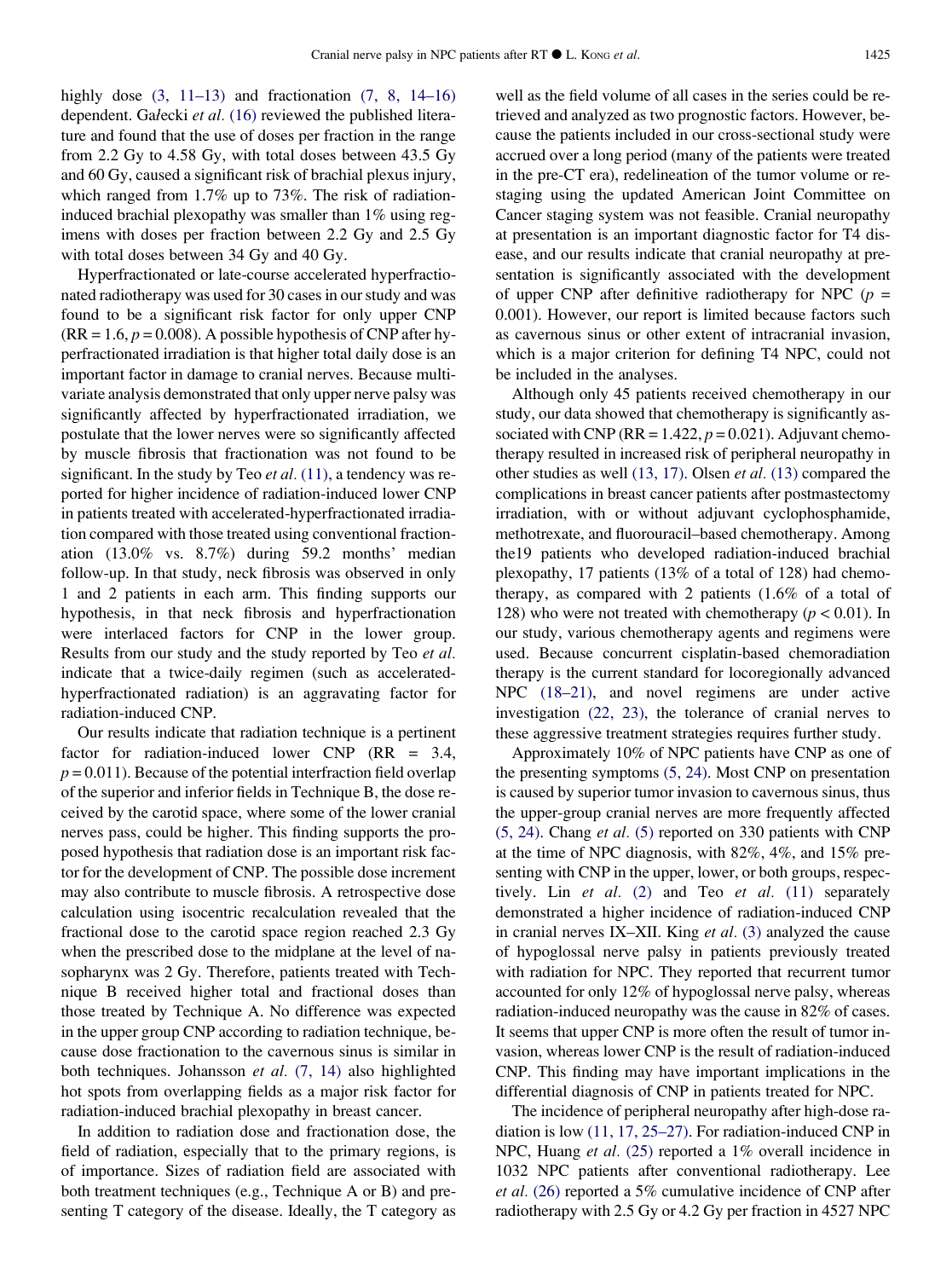<span id="page-5-0"></span>patients. Teo et al. (11) reported a crude incidence of 8.7% and 13.0% of radiation-induced CNP (IX–XII) after conventional radiotherapy or accelerated-hyperfractionated radiation with a median follow-up of 59.2 months. The incidence of peripheral neuropathy after radiation for breast cancer has been reported as low as 1–2% [\(17, 27\)](#page-6-0). The crude incidence of CNP was 30.9% in our study; and the cumulative incidences of CNP were 10.4%, 22.4%, 35.5%, and 44.5% at 5, 10, 15, and 20 years, respectively. The nature of this cross-sectional study lent itself to selection bias because the patients accrued were more likely to have complications. A prospective cohort study would be needed to find the true incidence of radiation-induced CNP. However, our purpose was to investigate the characteristics and risk factors of radiation-induced CNP, and it would not be feasible to obtain the critical mass needed to achieve these goals with a prospective cohort study.

Radiation-induced nerve damage is considered a long-term complication. The latent period before occurrences is usually on a scale of years, and very long-term follow-up is required to fully understand the cause–effect relationship between treatment and its complication (2, 7, 14, 28). We found that the median latent period for the occurrence of radiation-induced CNP approached 8 years. A similar latency period was noted in other studies of radiation-induced peripheral neuropathies. Powell et al. (15) reported that the incidence of radiationinduced brachial plexus injury rises between 1 and 4 years and then starts to plateau. Johansson et al. (7) observed that the incidence of brachial plexus neuropathy increased beyond 10 years and reached its plateau approximately 19 years after treatment. In contrast to these studies, our data do not demonstrate a plateau phase for CNP, which indicated that a life-long

risk of radiation-induced CNP might be possible. The annual incidences of onset were stable after 5 years after radiation without substantial differences. This life-long risk of radiation-induced neuropathy hypothesis is supported by the results of Bajrovic et al. [\(28\)](#page-6-0). In that study, the percentage of patients free from plexopathy was 96.1% after 5 years, 75.5% after 10 years, 72.1% after 15 years, and 46.0% after 19 years, respectively. It seems that the late onset after 15 years is not uncommon and that the probability remains constant. This finding is of particular importance as the overall outcome for cancer patients improves, resulting in longterm treatment side effects becoming more frequent.

Treatment strategies and techniques have evolved substantially in the past decade for NPC. In addition to concurrent chemotherapy, the use of neoadjuvant chemotherapy has increased in locally advanced diseases. More importantly, intensity-modulated radiotherapy is commonly used for NPC, and neck fibrosis is expected to decrease significantly with the application of dose restraint to posterior neck muscles. However, the effects of dose escalation in intensitymodulated radiotherapy may give rise to the long-term development of CNP, with similar characteristics as those described in this study. A similar study to ours may provide further understanding in NPC patients treated in the modern era.

In addition to the factors identified in the present series, we speculate that other factors may be associated with radiationinduced neuropathy. Recent studies have supported the hypothesis of genetic components to the observed interpatient variability in normal tissue toxicity after radiotherapy [\(29\).](#page-6-0) Investigations for the potential genetic association with radiation-induced neuropathy could be considered.

### **REFERENCES**

- 1. Milano MT, Constine LS, Okunieff P. Normal tissue tolerance dose metrics for radiation therapy of major organs. Semin Radiat Oncol 2007;17:131–140.
- 2. Lin YS, Jen YM, Lin JC. Radiation-induced CNP in patients with nasopharyngeal carcinoma. Cancer 2002;95:404–409.
- 3. King AD, Leung SF, Teo P, et al. Hypoglossal nerve palsy in nasopharyngeal carcinoma. Head Neck 1999;21:614–619.
- 4. Chau RM, Teo PM, Kam MK, et al. Dosimetric comparison between 2-dimensional radiation therapy and intensity modulated radiation therapy in treatment of advanced T-stage nasopharyngeal carcinoma: To treat less or more in the planning organ-atrisk volume of the brainstem and spinal cord. Med Dosim 2007; 32:263–270.
- 5. Chang JT, Lin CY, Chen TM, et al. Nasopharyngeal carcinoma with CNP: The importance of MRI for radiation therapy. *Int J* Radiat Oncol Biol Phys 2005;63:1354–1360.
- 6. Lent SOMA scales for all anatomic sites. Int J Radiat Oncol Biol Phys 1995;31:1049–1091.
- 7. Johansson S, Svensson H, Denekamp J. Timescale of evolution of late radiation injury after postoperative radiation therapy of breast cancer patients. Int J Radiat Oncol Biol Phys 2000;48:745–750.
- 8. Stoll BA, Andrews JT. Radiation-induced peripheral neuropathy. Br Med J 1966;1:837–843.
- 9. Wouter van Es H, Engelen AM, Witkamp TD, et al. Radiationinduced brachial plexopathy: MR imaging. Skeletal Radiol 1997;26:284–288.
- 10. Hoeller U, Bonacker M, Bajrovic A, et al. Radiation-induced plexopathyand fibrosis. Is magnetic resonance imaging the adequate diagnostic tool? Strahlenther Onkol 2004;180:650–654.
- 11. Teo PML, Leung FS, Chan ATC, et al. Final report of randomized trial on altered-fractionated radiation therapy in nasoparyngeal carcinoma prematurely terminated by significant increase in neurologic complications. Int J Radiat Oncol Biol Phys 2000;48:1311–1322.
- 12. Teo PM, Kwan WH, Yu P, et al. A retrospective study of the role of intracavitary brachytherapy and prognostic factors determining local tumour control after primary radical radiation therapy in 903 non-disseminated nasopharyngeal carcinoma patients. Clin Oncol (R Coll Radiol) 1996;8:160-166.
- 13. Olsen NK, Pfeiffer P, Johannsen L, et al. Radiation-induced brachial plexopathy: Neurological follow up in 161 recurrence free breast cancer patients. Int J Radiat Oncol Biol Phys 1993; 26:43–49.
- 14. Johansson S, Svensson H, Denekamp J. Dose response and latency for radiation-induced fibrosis, edema, and neuropathy in breast cancer patients. Int J Radiat Oncol Biol Phys 2002; 52:1207–1219.
- 15. Powell S, Cooke J, Parsons C. Radiation-induced brachial plexus injury: Follow-up of two different fractionation schedules. Radiother Oncol 1990;18:213–220.
- 16. Gałecki J, Hicer-Grzenkowicz J, Grudzień-Kowalska M, et al. Radiation-induced brachial plexopathy and hypofractionated